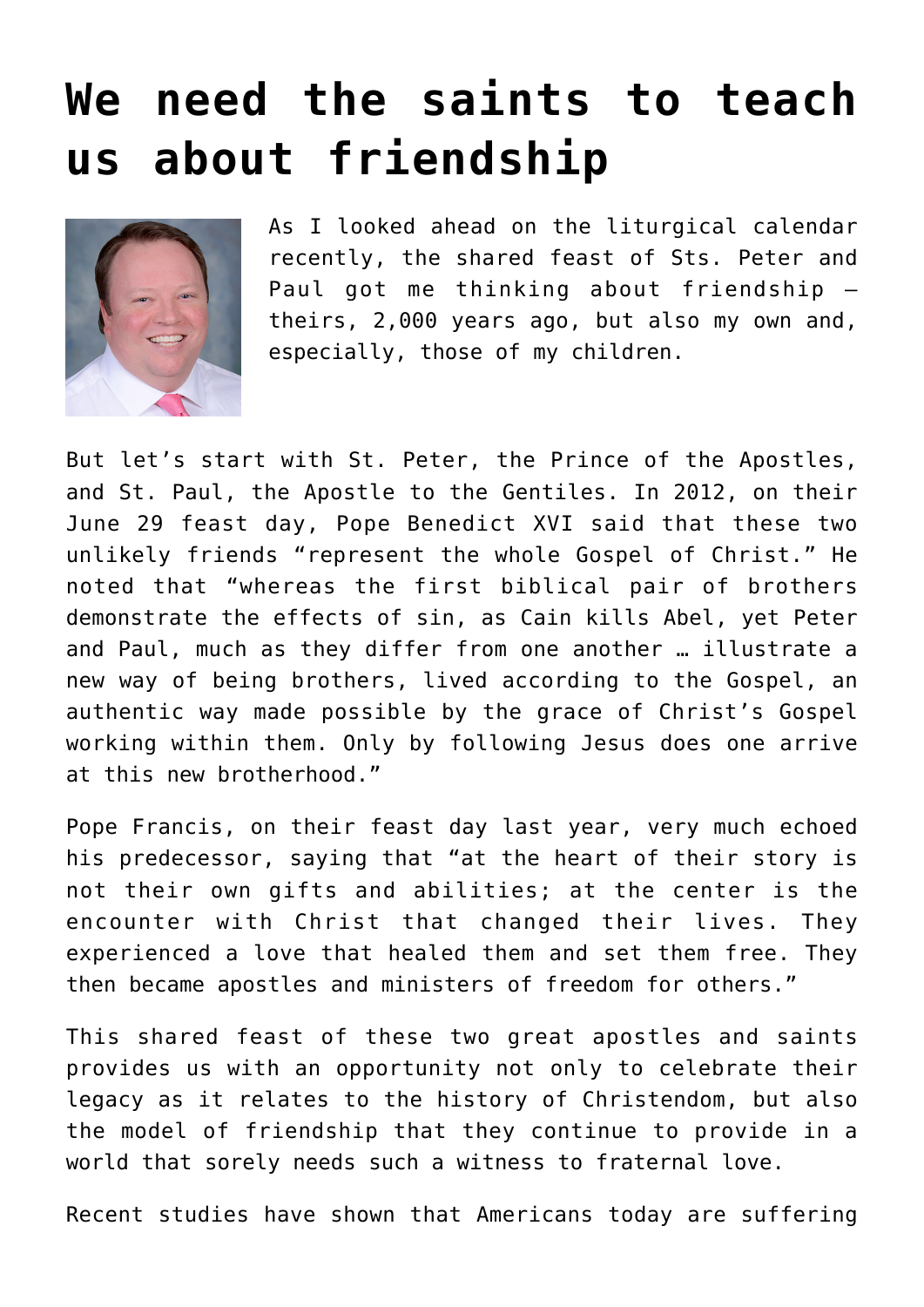from a drastic lack of friendship as compared to their peers from a generation ago. The Survey Center on American Life reports that 12% of Americans today say they have no close friends — a steep rise from the 3% who said the same 30 years ago. A comparison of the same surveys showed that 33% of Americans in 1990 claimed to have 10 or more close friends, while today that number is just 13%. And, last, in 1990, 75% of Americans claimed to have someone whom they considered to be a "best friend," while today that applies to just 59% of U.S. adults.

If the decline in deep and meaningful friendships among today's adults is worrisome, even more so is that of friendships among young people. In-person social interactions among teens have largely been replaced by digital connections — mostly through texting and social media. According to the the most recent study on the subject by the Pew Research Center  $-$  a 2018 survey that, even now, is likely out of date  $-$ 60% of teens say that they interact with friends online "every day or almost every day," while less than a quarter say that they do the same in person.

Other studies have shown that more kids today feel lonely, depressed, "left out" and less confident in social situations than the generations of teenagers before them.

I've seen these statistics play out in my own home, where, often, my kids would much rather spend time on their phone watching YouTube, or SnapChatting with their friends, than they would making an effort to get together in person. I'm sure I'm not alone when I say that I'm concerned by how this lack of in-personal social interaction will affect them in both the short and long terms.

Pope Francis wrote about the importance of friendships in *Fratelli Tutti*, his 2020 encyclical on fraternity and social friendship. He wrote: "Our relationships, if healthy and authentic, open us to others who expand and enrich us.